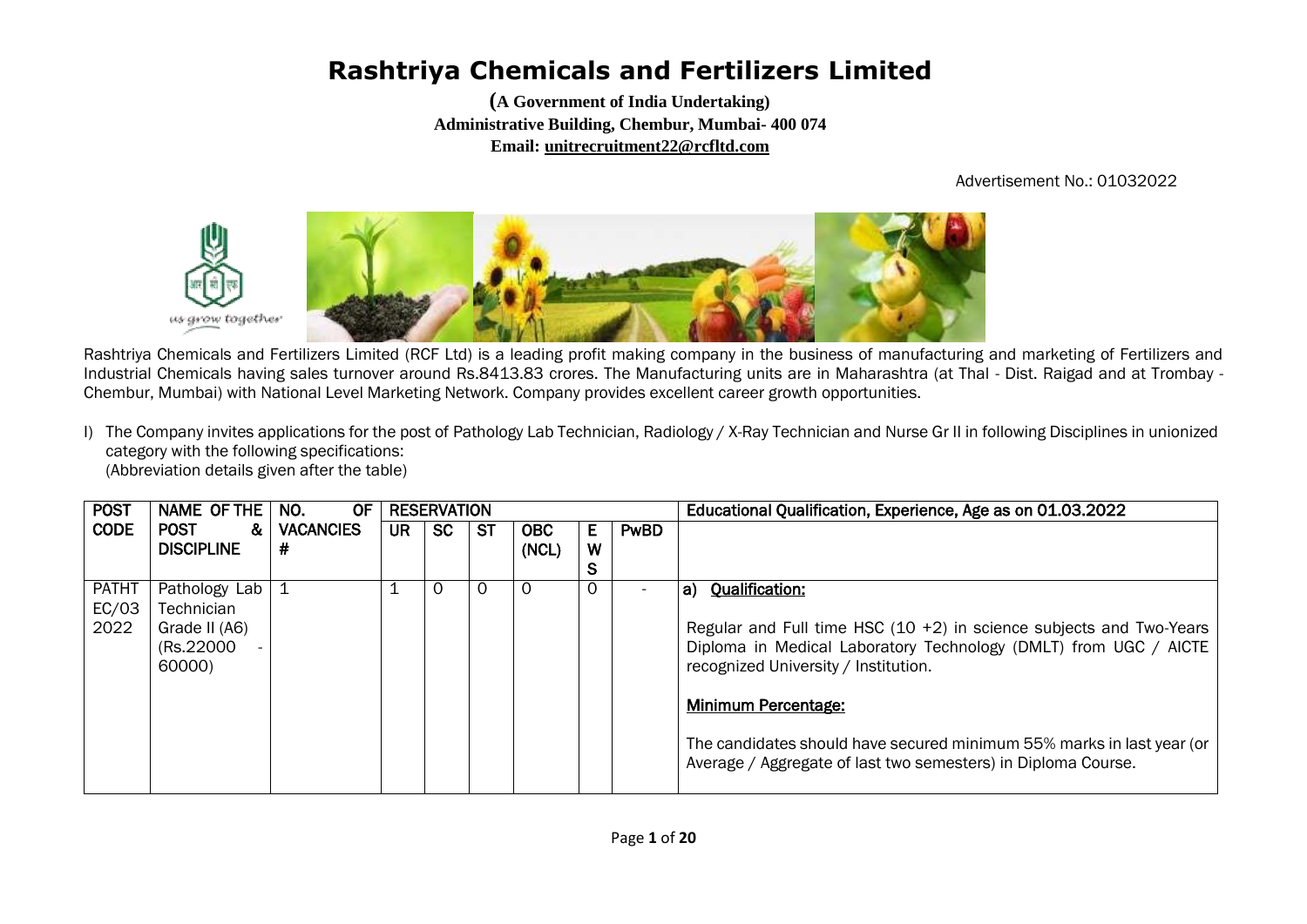|  |  |  | Upper Age Limit as on 01.03.2022:                                                                                                                                                                                        |
|--|--|--|--------------------------------------------------------------------------------------------------------------------------------------------------------------------------------------------------------------------------|
|  |  |  | 31 years for Unreserved category.<br>Additional Concession for Children / family members of the victims of<br>1984 riots - 5 years                                                                                       |
|  |  |  | <b>Experience as on 01.03.2022:</b>                                                                                                                                                                                      |
|  |  |  | Should be having minimum 2 years' relevant experience.<br>Experience should be after acquiring above prescribed qualification.<br>Training period including Apprentice Training will not be considered as<br>experience. |
|  |  |  | <b>OR</b>                                                                                                                                                                                                                |
|  |  |  | b) Qualification:                                                                                                                                                                                                        |
|  |  |  | Regular and Full time 3 years' B.Sc. in Paramedical Technology<br>(Laboratory) from UGC/AICTE recognized University / Institution.                                                                                       |
|  |  |  | <b>Minimum Percentage:</b>                                                                                                                                                                                               |
|  |  |  | The candidates should have secured minimum 55% marks in last year (or<br>Average / Aggregate of last two semesters) in B.Sc. degree.                                                                                     |
|  |  |  | Upper Age Limit as on 01.03.2022:                                                                                                                                                                                        |
|  |  |  | 31 years for Unreserved category.<br>Additional Concession for Children / family members of the victims of<br>1984 riots - 5 years                                                                                       |
|  |  |  |                                                                                                                                                                                                                          |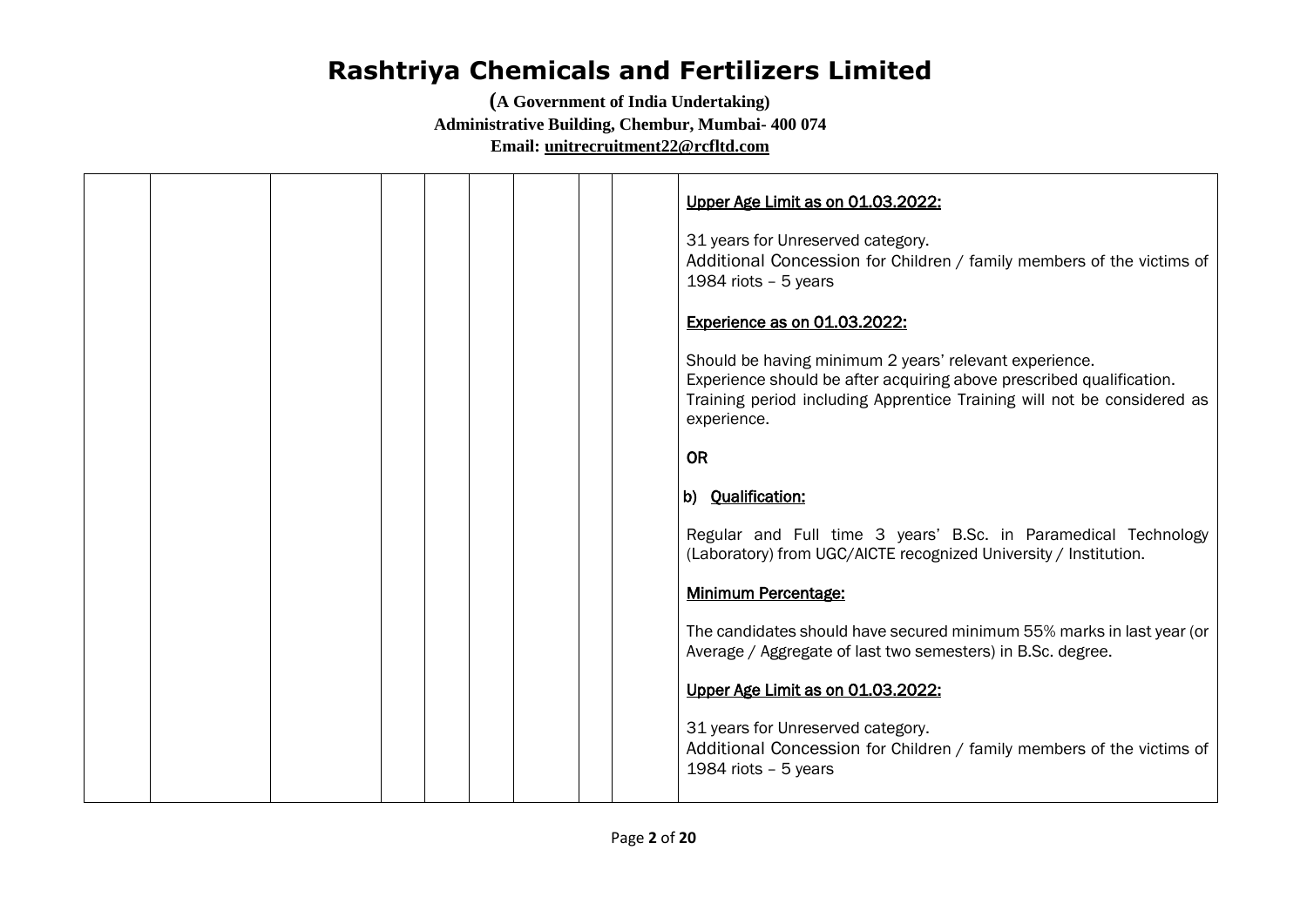|                                                 |                                                                              |                       |                          |                    |                                   |                     |             |             | <b>Experience as on 01.03.2022:</b>                                                                                                                                                                                                                                                                                                                                                                                                                                                                                                                                                                                                                             |
|-------------------------------------------------|------------------------------------------------------------------------------|-----------------------|--------------------------|--------------------|-----------------------------------|---------------------|-------------|-------------|-----------------------------------------------------------------------------------------------------------------------------------------------------------------------------------------------------------------------------------------------------------------------------------------------------------------------------------------------------------------------------------------------------------------------------------------------------------------------------------------------------------------------------------------------------------------------------------------------------------------------------------------------------------------|
|                                                 |                                                                              |                       |                          |                    |                                   |                     |             |             | Should be having minimum 2 years' relevant experience.<br>Experience should be after acquiring above prescribed qualification.<br>Training period including Apprentice Training will not be considered as<br>experience.<br>+++ Ex-serviceman: The criteria for full time regular course shall not be<br>insisted upon in case of Ex-serviceman provided, they possess a requisite<br>equivalent qualification that has been acquired during the service period<br>and is recognized by AICTE/MHRD, GOI. Ex-serviceman claiming an<br>equivalence in qualification shall be required to produce a copy of<br>equivalence certificate by the Concerned Ministry. |
| <b>POST</b>                                     | <b>NAME OF THE</b>                                                           | NO.<br>OF             |                          | <b>RESERVATION</b> |                                   |                     |             |             | Educational Qualification, Experience, Age as on 01.03.2022                                                                                                                                                                                                                                                                                                                                                                                                                                                                                                                                                                                                     |
| <b>CODE</b>                                     | <b>POST</b><br>&<br><b>DISCIPLINE</b>                                        | <b>VACANCIES</b><br># | $\overline{\mathsf{UR}}$ | $\overline{SC}$    | $\overline{\mathsf{S}\mathsf{T}}$ | <b>OBC</b><br>(NCL) | E<br>W<br>S | <b>PwBD</b> |                                                                                                                                                                                                                                                                                                                                                                                                                                                                                                                                                                                                                                                                 |
| <b>RADIO</b><br>TEC/0<br>3202<br>$\overline{2}$ | Radiology / X-<br>Ray<br>Technician<br>Grade II (A6)<br>(Rs.22000)<br>60000) | $\mathbf{1}$          | $\mathbf 1$              | $\mathbf 0$        | 0                                 | 0                   | $\Omega$    |             | a) Qualification:<br>Regular and Full time HSC (10+2) and Two-Years Diploma in X-Ray/<br>Radiography (Medical) from UGC/AICTE recognized University /<br>Institution.<br><b>Minimum Percentage:</b><br>The candidates should have secured minimum 55% marks in last year (or<br>Average / Aggregate of last two semesters) in Diploma Course.                                                                                                                                                                                                                                                                                                                   |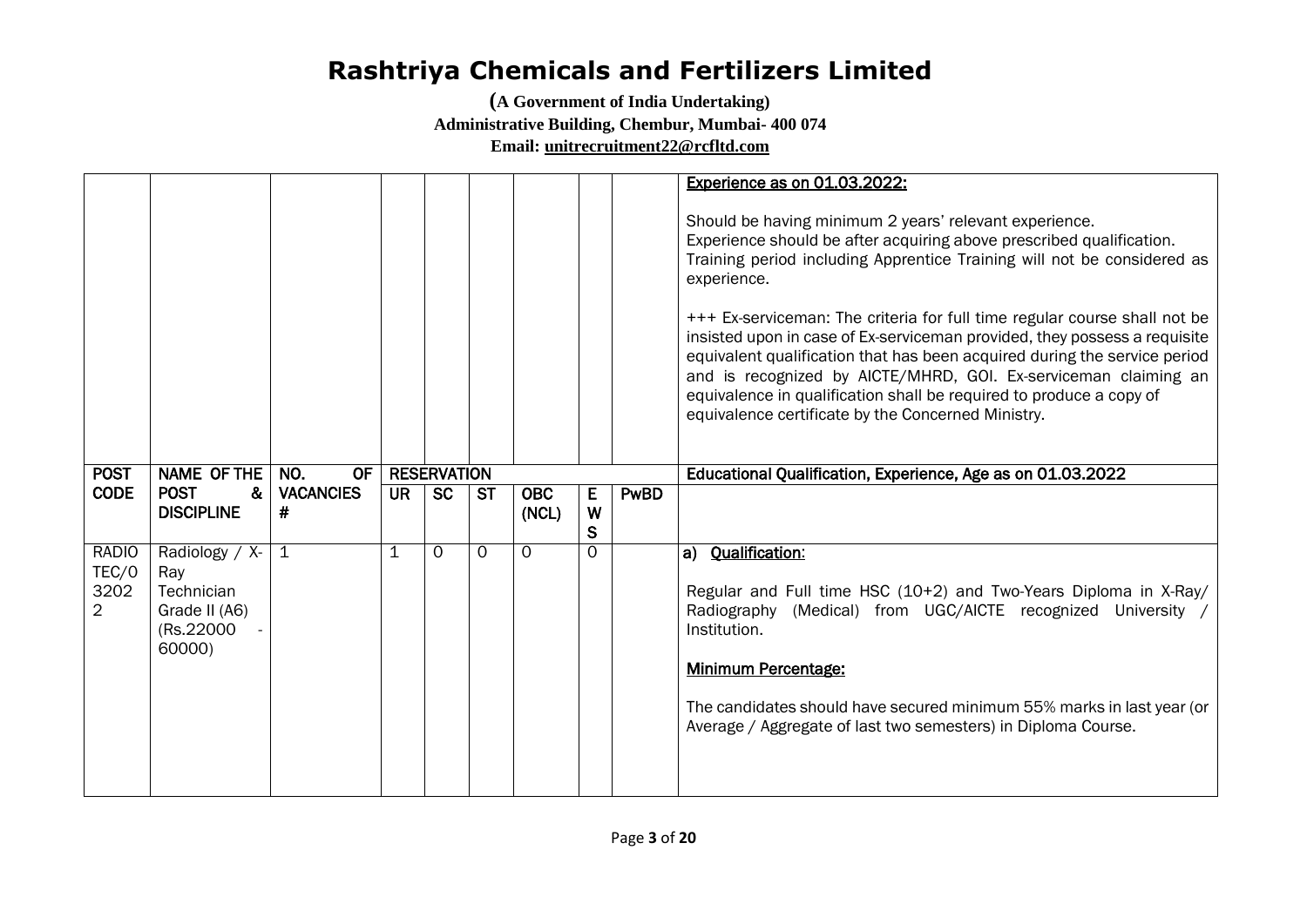|  | Upper Age Limit as on 01.03.2022:                                                                                                                                                                                        |
|--|--------------------------------------------------------------------------------------------------------------------------------------------------------------------------------------------------------------------------|
|  | 31 years for Unreserved category.<br>Additional Concession for Children / family members of the victims of<br>1984 riots $-5$ years.                                                                                     |
|  | Experience as on 01.03.2022:                                                                                                                                                                                             |
|  | Should be having minimum 2 years' relevant experience.<br>Experience should be after acquiring above prescribed qualification.<br>Training period including Apprentice Training will not be considered as<br>experience. |
|  | <b>OR</b>                                                                                                                                                                                                                |
|  | b) Qualification:                                                                                                                                                                                                        |
|  | Regular and full time 3 years B.Sc. degree in Radiography/X-Ray<br>Technology from a UGC/ AICTE recognized University / Institution.                                                                                     |
|  | <b>Minimum Percentage:</b>                                                                                                                                                                                               |
|  | The candidates should have secured minimum 55% marks in last year (or<br>Average / Aggregate of last two semesters) in B.Sc. degree.                                                                                     |
|  | Upper Age Limit as on 01.03.2022:                                                                                                                                                                                        |
|  | 31 years for Unreserved category.<br>Additional Concession for Children / family members of the victims of<br>1984 riots $-5$ years.                                                                                     |
|  |                                                                                                                                                                                                                          |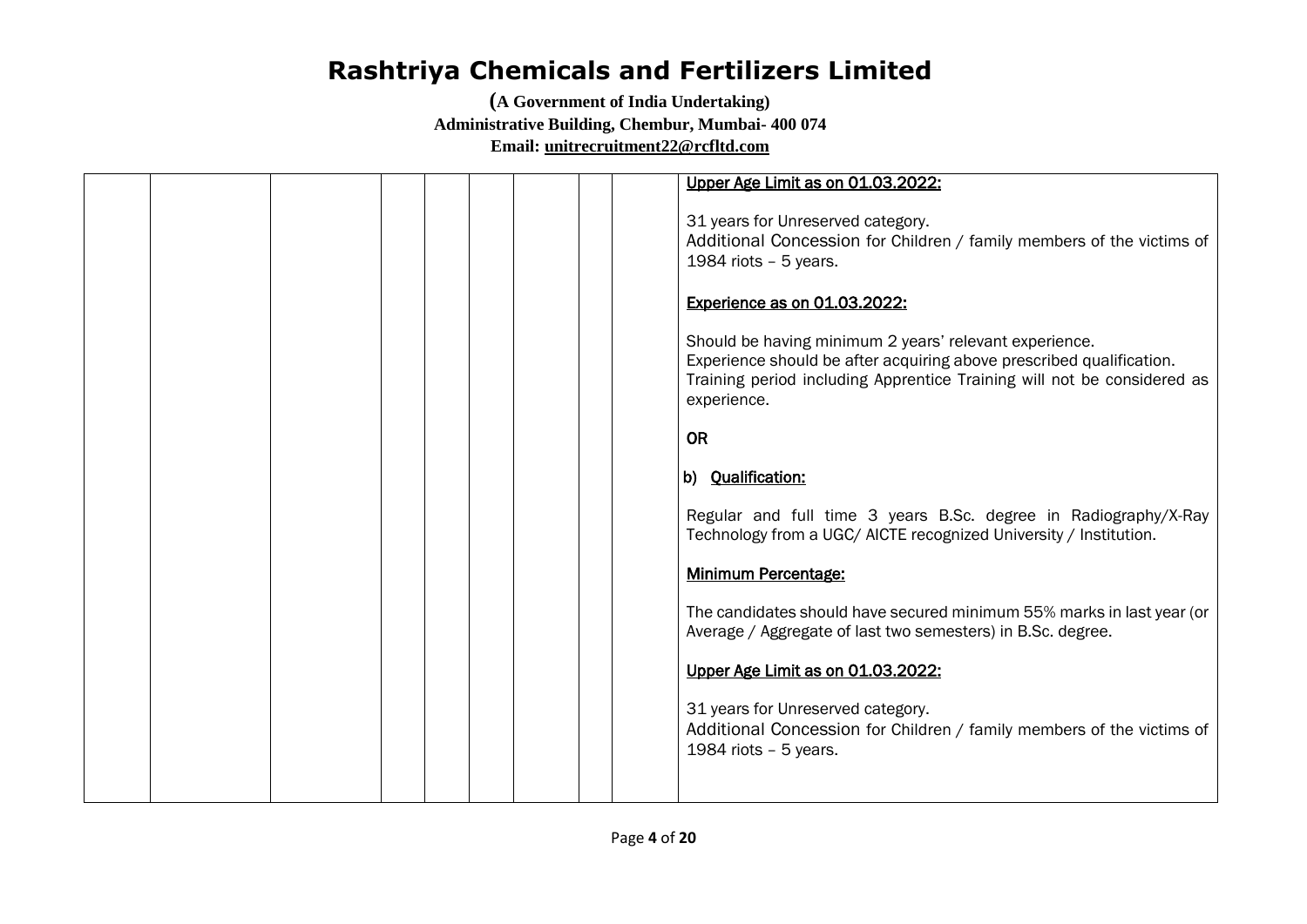|                             |                                                |                          |                          |                    |           |                            |             |             | <b>Experience as on 01.03.2022:</b><br>Should be having minimum 2 years' relevant experience.<br>Experience should be after acquiring above prescribed qualification.<br>Training period including Apprentice Training will not be considered as<br>experience.<br>+++ Ex-serviceman: The criteria for full time regular course shall not be<br>insisted upon in case of Ex-serviceman provided, they possess a requisite<br>equivalent qualification that has been acquired during the service period<br>and is recognized by AICTE/MHRD, GOI. Ex-serviceman claiming an<br>equivalence in qualification shall be required to produce a copy of<br>equivalence certificate by the Concerned Ministry. |
|-----------------------------|------------------------------------------------|--------------------------|--------------------------|--------------------|-----------|----------------------------|-------------|-------------|--------------------------------------------------------------------------------------------------------------------------------------------------------------------------------------------------------------------------------------------------------------------------------------------------------------------------------------------------------------------------------------------------------------------------------------------------------------------------------------------------------------------------------------------------------------------------------------------------------------------------------------------------------------------------------------------------------|
| <b>POST</b>                 | <b>NAME OF THE</b>                             | NO.<br><b>OF</b>         |                          | <b>RESERVATION</b> |           |                            |             |             | Educational Qualification, Experience, Age as on 01.03.2022                                                                                                                                                                                                                                                                                                                                                                                                                                                                                                                                                                                                                                            |
| <b>CODE</b>                 | <b>POST</b><br>&<br><b>DISCIPLINE</b>          | <b>VACANCIES</b><br>$\#$ | $\overline{\mathsf{UR}}$ | $\overline{SC}$    | <b>ST</b> | $\overline{O}$ BC<br>(NCL) | Е<br>W<br>S | <b>PwBD</b> |                                                                                                                                                                                                                                                                                                                                                                                                                                                                                                                                                                                                                                                                                                        |
| <b>NURSE</b><br>/0320<br>22 | Nurse Grade II<br>(AG)<br>(Rs.22000)<br>60000) | $\overline{2}$           | $\mathbf{1}$             | 1                  | $\Omega$  | 0                          | $\Omega$    |             | <b>Qualification:</b><br>Regular and full time B.Sc. (Nursing) degree from UGC recognized<br>University / Institution.<br><b>or</b><br>HSC + 3 years course of General Nursing and Midwifery from UGC<br>recognized University / Institution.<br><b>Minimum Percentage:</b><br>The candidates should have secured minimum 55% marks in last year (or<br>Average / Aggregate of last two semesters) in B.Sc. (Nursing) / 3 years<br>course of General Nursing and Midwifery. (50% for SC category<br>candidates)                                                                                                                                                                                        |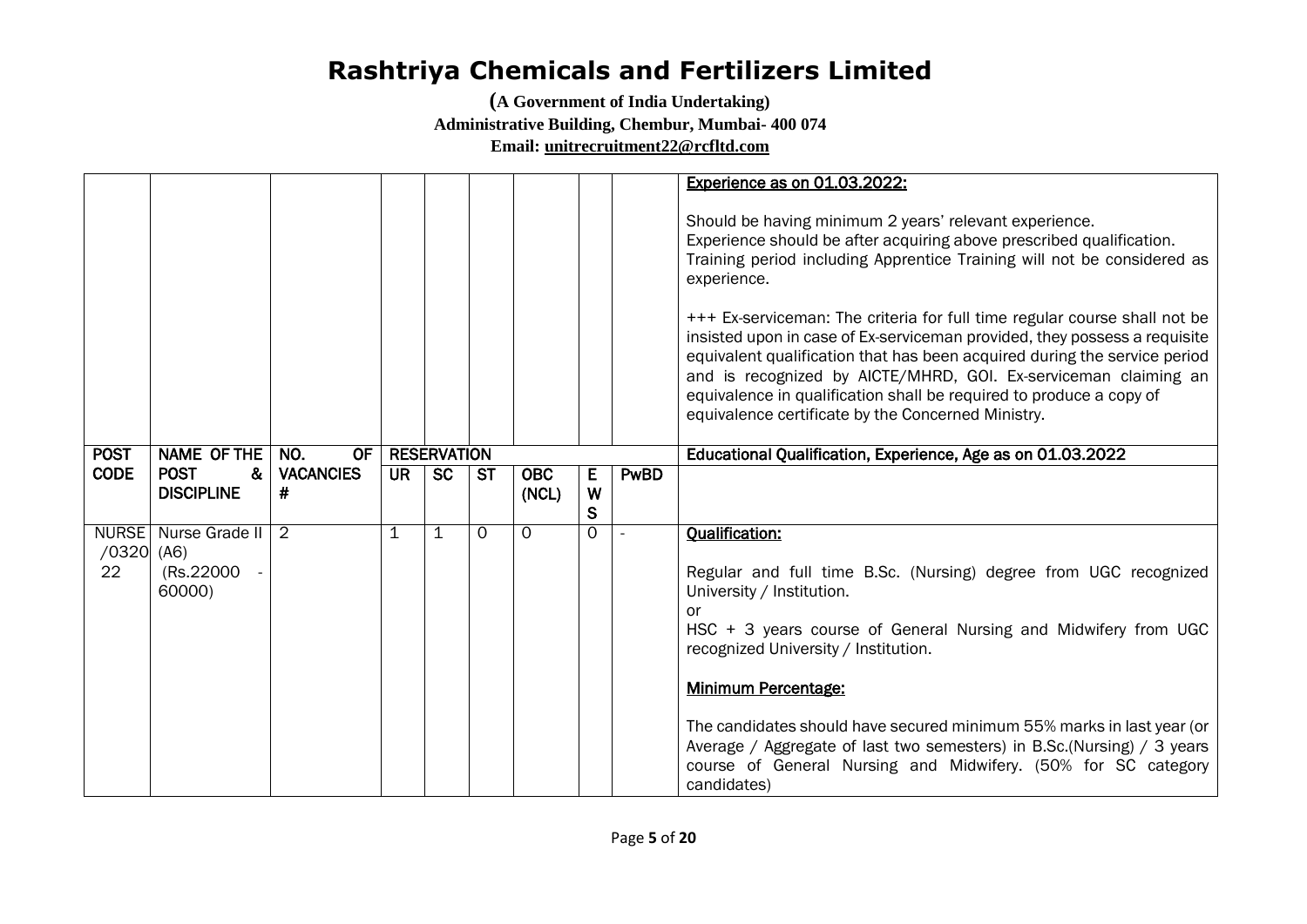**(A Government of India Undertaking) Administrative Building, Chembur, Mumbai- 400 074 Email: unitrecruitment22@rcfltd.com**

|       |   |  |  |  | Upper Age Limit as on 01.03.2022:<br>31 years for Unreserved category. For SC Category - 36 years.<br>Additional Concession for Children / family members of the victims of<br>1984 riots $-5$ years<br><b>Experience as on 01.03.2022:</b><br>2 years' experience after acquiring minimum required qualification in<br>reputed minimum 20 bedded hospitals with Operation Theatre. The<br>candidates will be required to have a valid registration as Nurse from the<br>Central / State Nursing Council.<br>Experience should be after acquiring prescribed qualification and valid<br>registration as Nurse from the Central / State Nursing Council.<br>+++ Ex-serviceman: The criteria for full time regular course shall not be<br>insisted upon in case of Ex-serviceman provided, they possess a requisite<br>equivalent qualification that has been acquired during the service period<br>and is recognized by AICTE/MHRD, GOI. Ex-serviceman claiming an |
|-------|---|--|--|--|-------------------------------------------------------------------------------------------------------------------------------------------------------------------------------------------------------------------------------------------------------------------------------------------------------------------------------------------------------------------------------------------------------------------------------------------------------------------------------------------------------------------------------------------------------------------------------------------------------------------------------------------------------------------------------------------------------------------------------------------------------------------------------------------------------------------------------------------------------------------------------------------------------------------------------------------------------------------|
|       |   |  |  |  | equivalence in qualification shall be required to produce a copy of<br>equivalence certificate by the Concerned Ministry.                                                                                                                                                                                                                                                                                                                                                                                                                                                                                                                                                                                                                                                                                                                                                                                                                                         |
| Total | 4 |  |  |  |                                                                                                                                                                                                                                                                                                                                                                                                                                                                                                                                                                                                                                                                                                                                                                                                                                                                                                                                                                   |

*++*+ *01 Post of Ex-Serviceman is clubbed for the posts of, Pathology Lab. Technician (A6), Radiology / X- Ray Technician (A6), Nurse Grade II (A6).*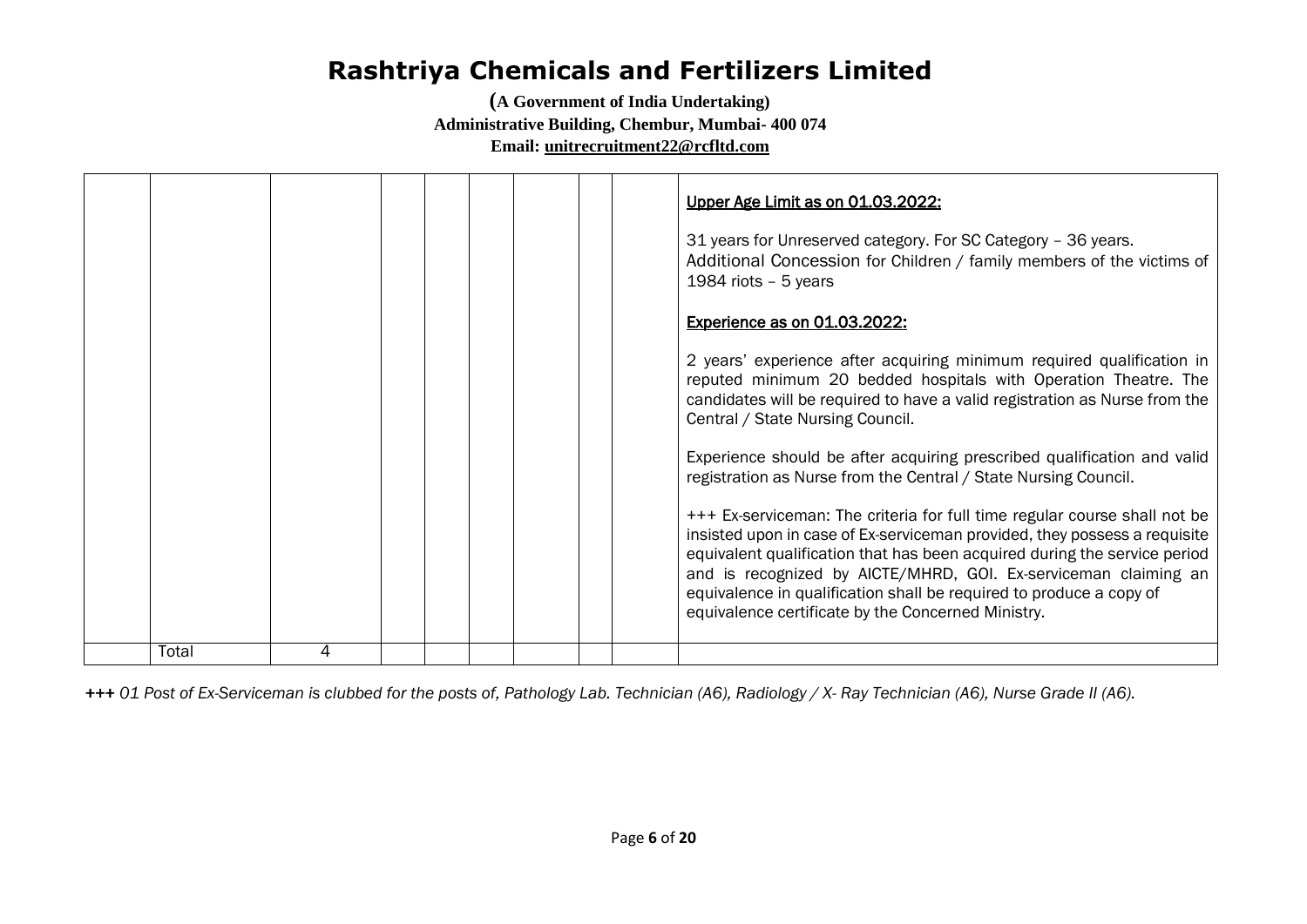**(A Government of India Undertaking) Administrative Building, Chembur, Mumbai- 400 074 Email: unitrecruitment22@rcfltd.com**

Abbreviations:

"UR" - Unreserved; "SC" - Scheduled Caste; "ST" - Scheduled Tribe; "OBC (NCL)" - Other Backward Classes (Non-Creamy Layer); *"EWS"- Economically Weaker Section; "ExSM" - Ex Serviceman; "PwBD" - Divyangjan or Persons with Benchmark Disabilities;* 

*# The number of vacancies are tentative and may increase or decrease at the sole discretion of RCF Ltd and in Compliance of the Presidential Directives on reservation at the time of appointment. Accordingly, RCF Ltd reserves the right to cancel/restrict/enlarge/modify/alter the requirements advertised, if need so arises, without any further notice or assigning any reason. In addition to the notified vacancies a panel of candidates shall also be proposed for unforeseen vacancies, including but not limited to vacancies caused by cessation of service of selected candidates, arising within one year from date of empanelment. Posts shall be filled according to reservation position. Accordingly, SC/ST/OBC/EWS/PwBD/ExSM category candidates are encouraged to apply. Further, RCF Ltd also reserves the right to raise/relax the minimum eligibility standards and to fill/ not to fill all or any of the above positions.* 

*ExSM reservation is applied on horizontal inter-locking basis in either of UR/SC/ST/OBC/EWS vacancies.* 

The postings of the selected candidates may be at any of the Units (Trombay / Thal) of the company throughout India or at any project site as decided by the Management. The selected candidate will be assigned jobs/functions/assignments as per the business requirements of the Company including shift operations.

#### II) RESERVATION / CONCESSIONS / RELAXATIONS.

- a. Reservation of Posts for SC/ST categories candidates and relaxation thereof categories will be as per DPE guidelines.
- b. Category {SC/ST/OBC/PwBD/EWS} once submitted will not be changed.
- c. SC/ST candidates can be considered under general standards of merit against the un-reserved posts provided no relaxation in age, qualification etc. is availed of/extended to them, wherever applicable.
- d. For claiming relaxation, the reserved category candidates should submit copy of Caste certificate(s), in the Proforma prescribed by Govt. of India, issued by the Competent Authority, along with application form at the time of appearing for online test and / Trade Test. If the certificate has been issued in a language other than English/Rajbhasha (Hindi), the candidates should submit a self- certified translated copy of the same either in English or Rajbhasha (Hindi).
- e. Age Relaxation in age limit by 05 (five) years for ExSM and Commissioned Officers (including ECO's/ SSCO's) will be subject to rendering of minimum 05 years' military service and fulfilment of other conditions as per Government of India guidelines.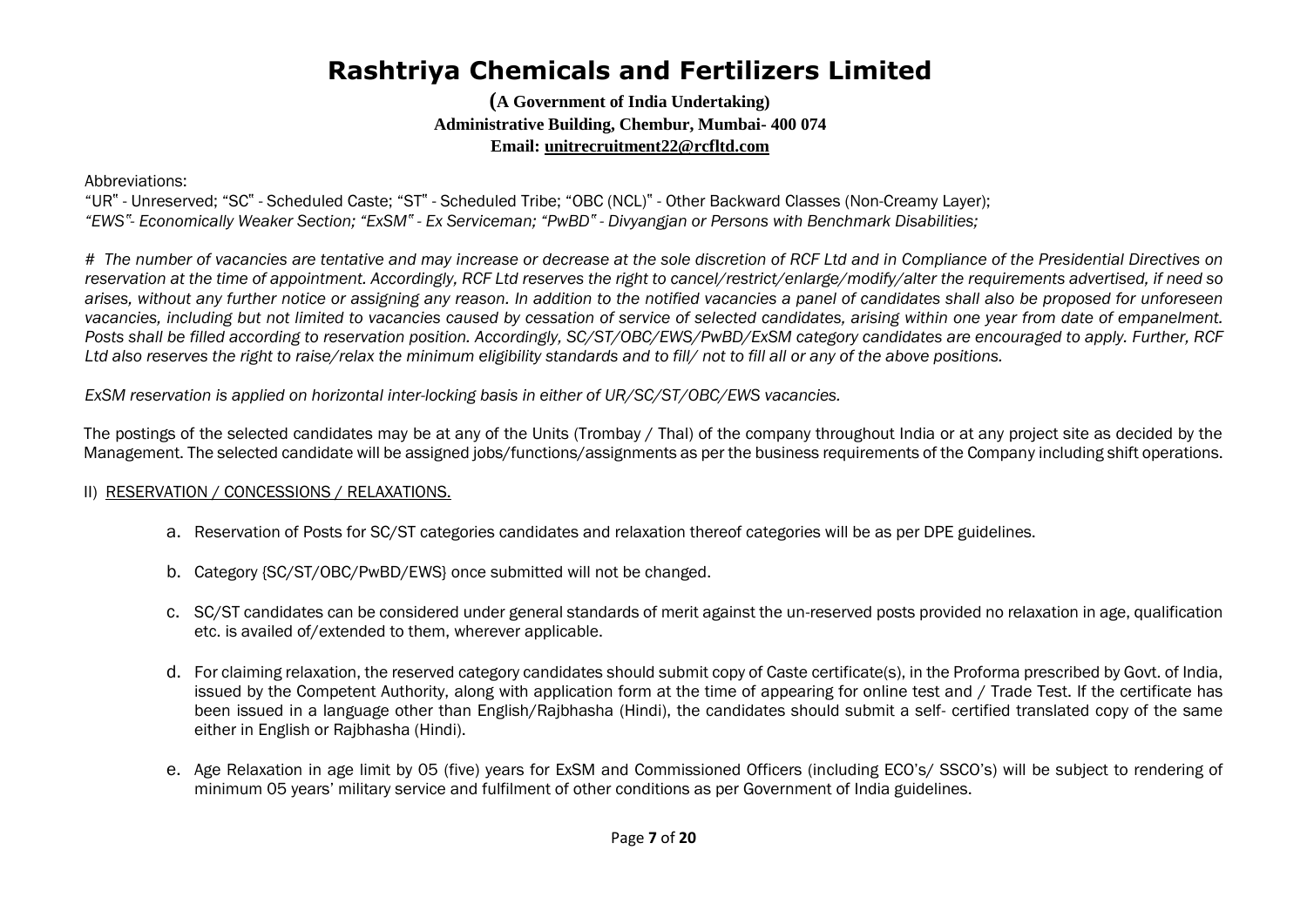### **(A Government of India Undertaking) Administrative Building, Chembur, Mumbai- 400 074 Email: unitrecruitment22@rcfltd.com**

- f. Prescribed reservations for ExSM/Dependent of those killed or disabled in action will be applied on horizontal inter-locking reservation system basis as per Government of India guidelines. Candidates belonging to PwBD category shall be considered only against the identified posts.
- g. SC/ST/ ExSM/PwBD/Female Candidates are exempted from payment of application fee at the time of online registration.
- h. Relaxation in age will be allowed upto 05 (five) years for SC candidates considered against reserved posts.
- i. Accordingly, maximum age limit is specified for each category and each post in the table mentioned above.

#### III) DATE OF RECKONING ELIGIBILITY CRITERIA.

The cut-off date for determining eligibility criteria in respect of minimum educational qualification, age and experience shall be 01.03.2022 and will remain unchanged irrespective of any reason whatsoever.

### IV) APPLICATION FEES.

Non - refundable application fee of Rs. 700/- (Rupees Three Hundred only) plus Bank Charges and applicable taxes (GST) for the posts in Unionized category are required to be paid by General category candidates at the time of submission of online application form. Candidates can opt to pay either through internet banking account or credit/ debit card. No other mode of payment of application fee would be accepted. Application fee once paid will not be refunded under any circumstances. Candidates are, therefore, advised to verify their eligibility before payment of application fee. SC/ST/ExSM/PwBD/Female category candidates are not required to pay any application fee.

### V) NATURE OF JOB:

The job requires working in rotating shifts including night shift. The candidates if selected / provisionally selected would be required to meet the medical and physical fitness standards for these posts failing which they shall be considered ineligible and not qualifying the criteria.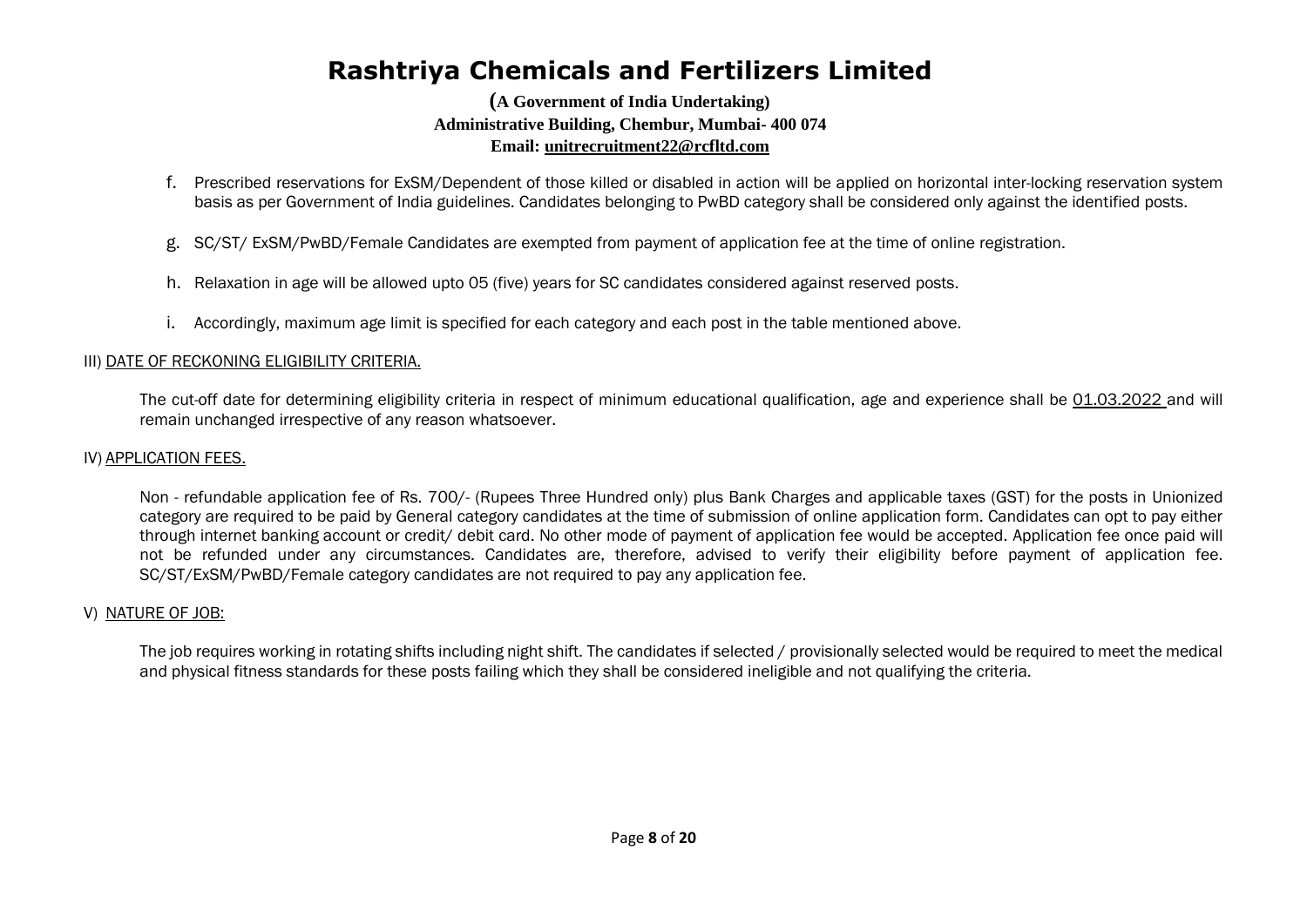**(A Government of India Undertaking) Administrative Building, Chembur, Mumbai- 400 074 Email: unitrecruitment22@rcfltd.com**

#### VI) SALARY AND OTHER BENEFITS

#### Recruitment - Post, Grade, Scale of pay & Gross Salary

A. Pathology Lab Technician, Radiology / X-Ray Technician and Nurse Grade II (A6)

 Total Monthly Gross Salary at the minimum of the A6 scale (Rs.22000 - 60000) which include Basic Pay +VDA (29.4%)+Perks (34%)+HRA (27%) works out to Rs. 41,888/- approximately. Company accommodation, if desired, will be provided subject to availability in lieu of HRA with standard terms and conditions. Employee is also entitled to Performance Related Pay (PRP), Free Medical Facility for self and dependents, Gratuity, Contributory Provident Fund, Accident Insurance, and Social Security Schemes as per Company rules. Available Sports Complex facility will be provided by RCF Ltd.

#### VII) SELECTION PROCESS

(a) The selection process for the positions in worker's category of Pathology Lab Technician and Radiology / X-Ray Technician, Nurse Grade II comprises of Online Test and Trade Test.

#### VIII) ONLINE TEST

- i. Eligible candidates will be required to appear for computer based online objective type test, information for which will be provided in the Admit card.
- ii. The online test will be conducted at the centers in cities of Mumbai and Nagpur. Medium of Test will be in Marathi, Rajbhasha (Hindi) and English.
- iii. No request for change of examination Center/venue/date/session will be entertained after final submission of online application form. However, RCF Ltd reserves the right to cancel or add any Center depending upon the response of candidates in that area/Center.
- iv. The outstation candidates belonging to SC/ST/PwBD Category called for Online Test will be reimbursed to and fro Rail/ Bus fare (restricted to Bus/Sleeper class Rail fare for the unionized category posts) from the nearest railway station of the correspondence address to the place of Online Test by the shortest route on production of necessary receipts.
- v. The examination will be conducted online in venues given in the respective call letters.
- vi. Candidate will appear for the examination at an Examination Center at candidate's own risks and RCF will not be responsible for any injury or losses etc. of any nature.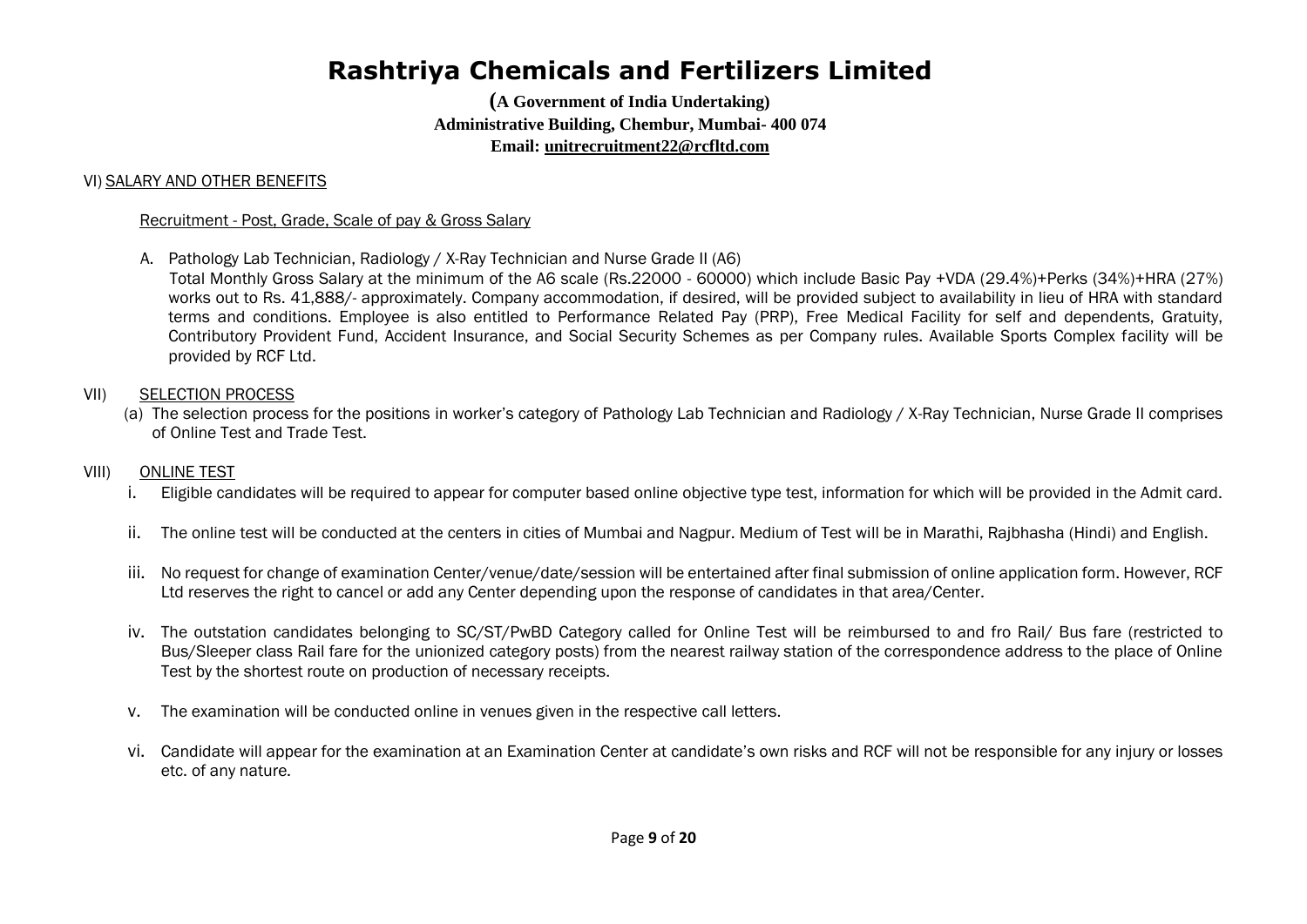- vii. RCF reserves the right to allot the candidate to any centre other than the one they have opted for.
- viii. If sufficient number of candidates does not opt for a particular Center for "Online" examination, RCF reserves the right to allot any other adjacent Center to those candidates OR if the number of candidates is more than the capacity available for online exam for a Center, RCF reserves the right to allot any other Center to the candidate.
- ix. Choice of centre once exercised by the candidate will be final.
- x. The online test for the above mentioned posts will be held on the same day unless it is not possible to conduct the same due to any unforeseen or technical reasons. In case of any mishappening or delay or rescheduling the online test for either or both the post(s) at any or all of the test centers, candidates would be communicated fresh date of online test and no queries will be entertained in this regard. In the event of rescheduling of test or change of any test Center due to unforeseen or technical reasons, candidates would have to make their own arrangement to attend the online test and RCF Ltd shall not be held liable for such a delay/rescheduling of online test.
- xi. The online test will have two parts, Discipline related and Aptitude related. Duration of test will be ninety (90) minutes. The total number of questions will be 100, each, out of which 50 questions would be from mix of course curriculum of qualifying degree / diploma / relevant qualification of relevant discipline of two marks each and 50 questions from General English, Quantitative Aptitude, Reasoning & General Knowledge / Awareness of one mark each. There will be negative marking for wrong answer. The level of the domain subject will be as applicable for each post.
- xii. The exact date of online test shall be communicated to the candidates through admit card to be downloaded from RCF Ltd website [www.rcfltd.com](http://www.rcfltd.com/)
- xiii. Candidates will have to visit the RCF website for downloading call letters for online test. Intimation for downloading call letter will also be sent through email/SMS. Once the candidate clicks the relevant link, candidate can access the window for call letter download. The candidate is required to use (i) Registration Number/Roll Number, (ii) Password/Date of Birth for downloading the call letter. Candidate needs to affix recent recognizable photograph on the call letter preferably the same as provided during registration and appear at the examination Center with (i) Call Letter (ii) Photo Identity Proof as stipulated in clause (xvi) below and also specified in the call letter and photocopy of the same Photo Identity Proof as brought in original.
- xiv. RCF Ltd will not be responsible for any delay or non-delivery of intimation sent electronically through SMS or e-mail, as the case may be. No other communication will be sent to such candidates for this purpose.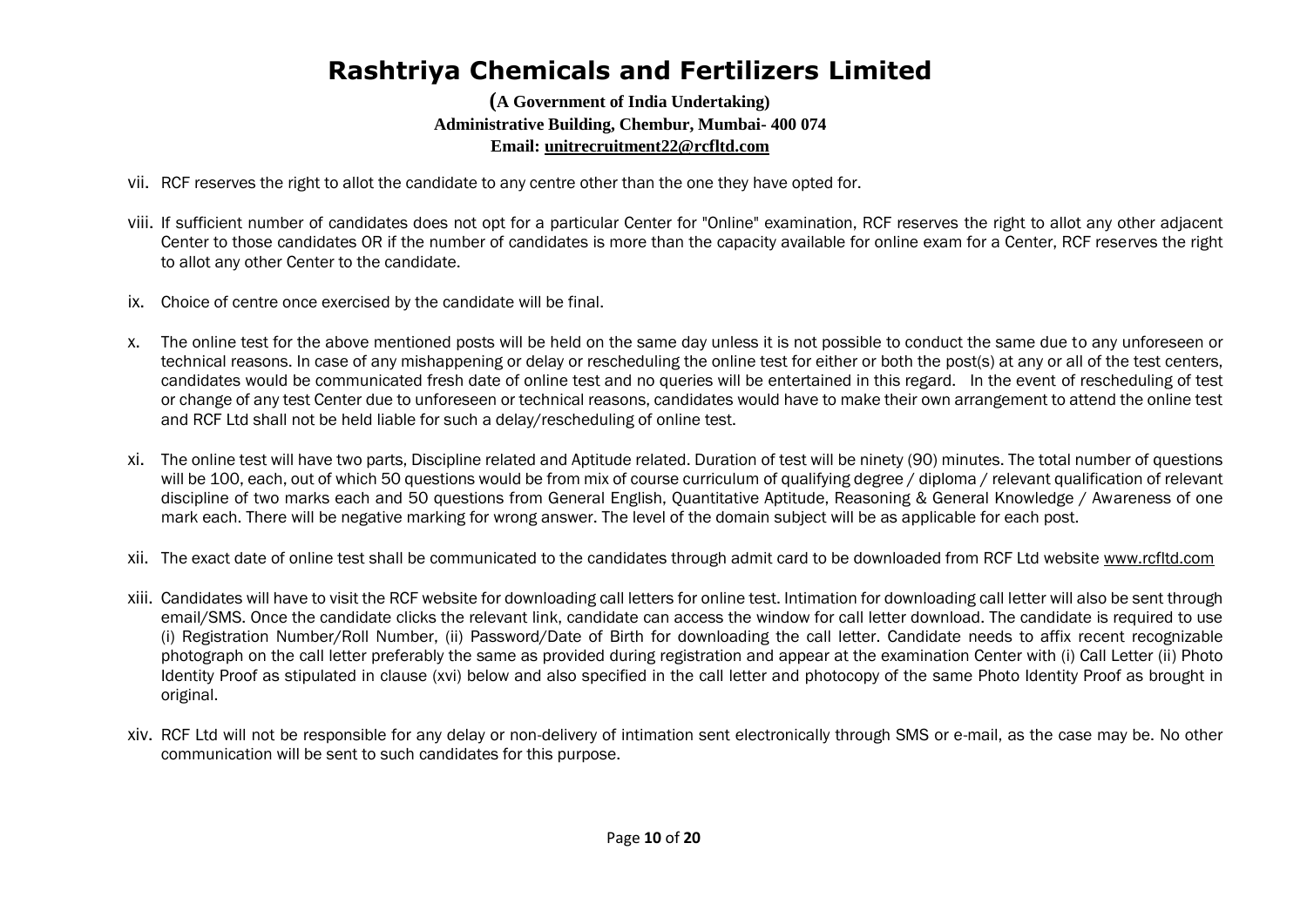**(A Government of India Undertaking) Administrative Building, Chembur, Mumbai- 400 074 Email: unitrecruitment22@rcfltd.com**

- xv. CANDIDATES REPORTING LATE i.e. after the reporting time specified on the call letter for Examination will not be permitted to take the examination. The reporting time mentioned on the call letter is prior to the Start time of the test. Though the duration of the examination is 90 Minutes, candidates may be required to be at the venue for about 4 hours including the time required for completion of various formalities such as verification and collection of various requisite documents, logging in, giving of instructions.
- xvi. IDENTITY VERIFICATION: In the examination hall as well as at the time of Trade Test, the call letter along with original and a photocopy of the candidate's currently valid photo identity (bearing exactly the same name as it appears on the call letter) such as PAN Card/ Passport/ Permanent Driving Licence/ Voter's Card/ Bank Passbook with photograph/ Photo identity proof issued by a Gazetted Officer on official letterhead along with photograph / Photo identity proof issued by a People's Representative on official letterhead along with photograph / valid recent Identity Card issued by a recognized College/ University/ Aadhar card/ E-Aadhar Card with a photograph/ Employee ID/ Bar Council Identity Card with photograph should be submitted to the invigilator for verification. The candidate's identity will be verified with respect to details of the candidate on the call letter, in the Attendance List and requisite documents submitted. If identity of the candidate is in doubt the candidate may not be allowed to appear for the Examination. Ration Card and Learner's Driving License are not valid id proof.

Note: Candidates have to produce in original the photo identity proof and submit photocopy of the photo identity proof along with Examination call letter as well as the Trade Test Call Letter while attending the examination/ Trade Test respectively, without which they will not be allowed to take up the examination/ Trade Test. Candidates must note that the name as appearing on the call letter (provided during the process of registration) should exactly match the name as appearing on the photo identity proof. Female candidates who have changed first/last/middle name post marriage must take special note of this. If there is any mismatch between the name indicated in the Call Letter and Photo Identity Proof the candidate will not be allowed to appear for the examination. In case of candidates who have changed their name, will be allowed only if they produce original Gazette notification / their original marriage certificate / affidavit in original.

### IX) TRADE TEST

i. For the posts mentioned in VII (a): Based on the performance of the candidates in the online test, eligible candidates will be provisionally called for trade test tentatively in the ratio of 1:2 i.e. 2 eligible candidates for 1 post. Trade test will be of qualifying nature which will be conducted after online test on a suitable earliest date. There will be no personal interview for workmen category recruitment.

Call letters for Trade Test in respect of such eligible & provisionally shortlisted candidates will be uploaded on RCF Ltd website and such candidates will also be intimated for the same through SMS on their mobile number & through email on their e-mail address as mentioned in their online application form. However, RCF Ltd will not be responsible for any delay or non-delivery of intimation sent electronically through SMS or e-mail, as the case may be. No other communication will be sent to such candidates for this purpose.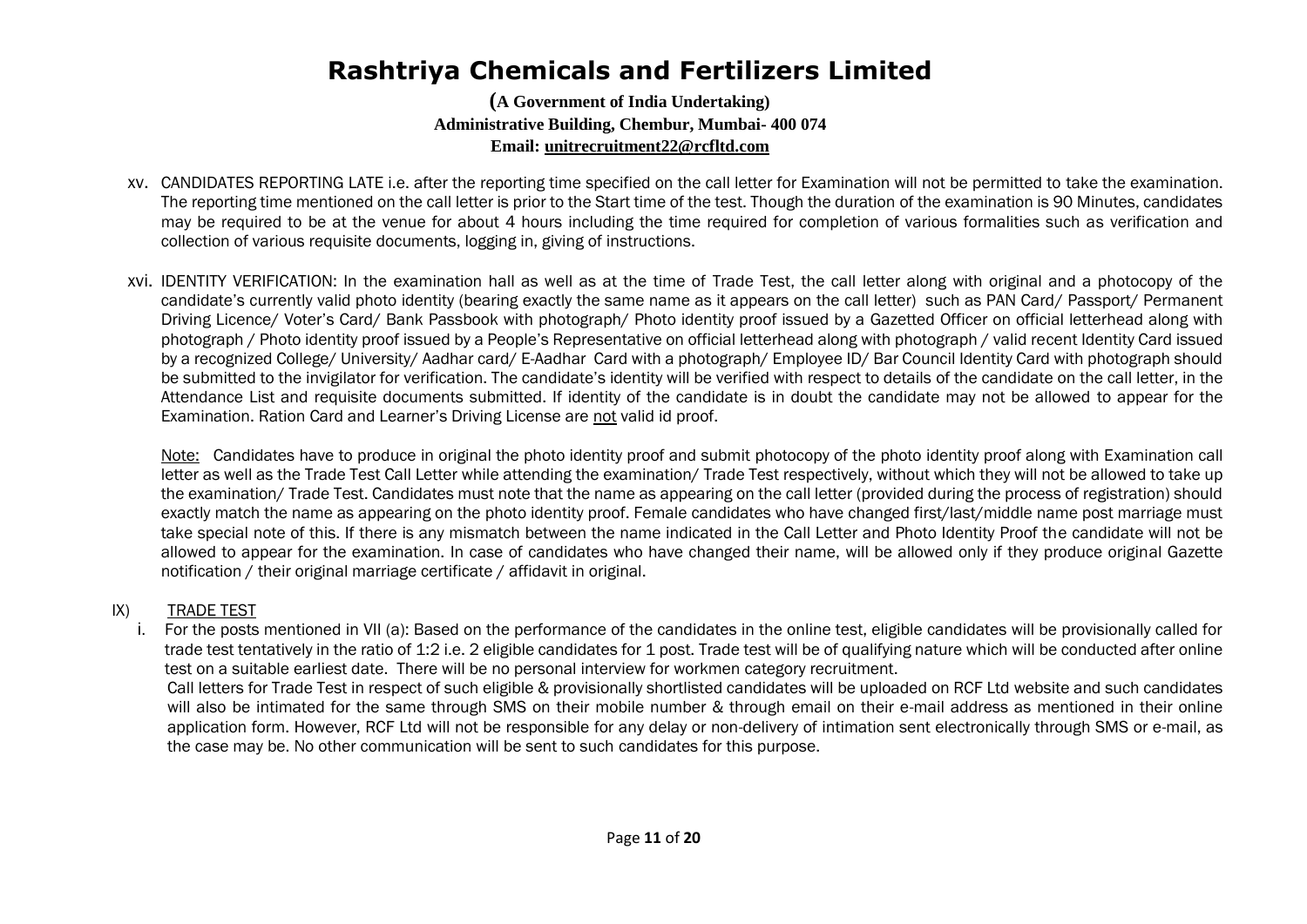### **(A Government of India Undertaking) Administrative Building, Chembur, Mumbai- 400 074 Email: unitrecruitment22@rcfltd.com**

- ii. The documents of the candidates will be verified before appearing for Trade Test. If any candidate fails to meet the eligibility criteria and/or is not able to provide required supporting documents of eligibility criteria before the trade test, will not be allowed to appear for the trade test.
- iii. For appearing for Trade Test all outstation candidates will be reimbursed to and fro sleeper Class Train / Bus fare (restricted to sleeper class fare). The reimbursement will be done only for correspondence address mentioned by the candidate in the application form. Mode of reimbursement shall be transfer to bank account.
- iv. It may be noted that candidates will be called for trade test provisionally on the basis of information submitted by them in online application form and their candidature will be considered vis-à-vis eligibility criteria for the post applied for as mentioned in the advertisement. It may be noted that the scrutiny of documents required to ascertain the eligibility criteria will be done before Trade test only. Candidates not meeting the eligibility criteria or not in possession of complete requisite original documents will be declared as ineligible and will not be allowed to attend the trade test and no TA will be paid to them. Further, no queries shall be entertained in this regard.
- v. Marks obtained in Theory subject and In-plant Training will only be considered. The marks shown in Games/Sessional/Discipline, etc. will not be considered so as to maintain parity of pattern of awarding the marks with the other Institute/University.
- vi. Description of the Trade Test:

### Trade Test for Pathology Lab Technician and Radiology / X-Ray Technician

The Trade Test will consist of equipment handling, patient preparation\ position, PPE \safety\ BMW, critical patient\ reports, aptitude for job, the allocation of marks will be of 80 Marks and General awareness and Computer Knowledge the allocation of marks will be of 20 marks. The total allocation of marks for Trade Test will be 100 marks. The candidate has to secure minimum 60 marks out of total 100 marks for qualifying Trade Test.

### Trade Test for Nurse Grade II (A6)

The Trade Test will consist of equipment handling, patient preparation\ position, PPE \safety\ BMW, critical patient\ reports, aptitude for job, the allocation of marks will be of 80 Marks and General awareness and Computer Knowledge the allocation of marks will be of 20 marks. The total allocation of marks for Trade Test will be 100 marks. The candidate has to secure minimum 60 marks (SC candidates' 55 marks) out of total 100 marks for qualifying Trade Test.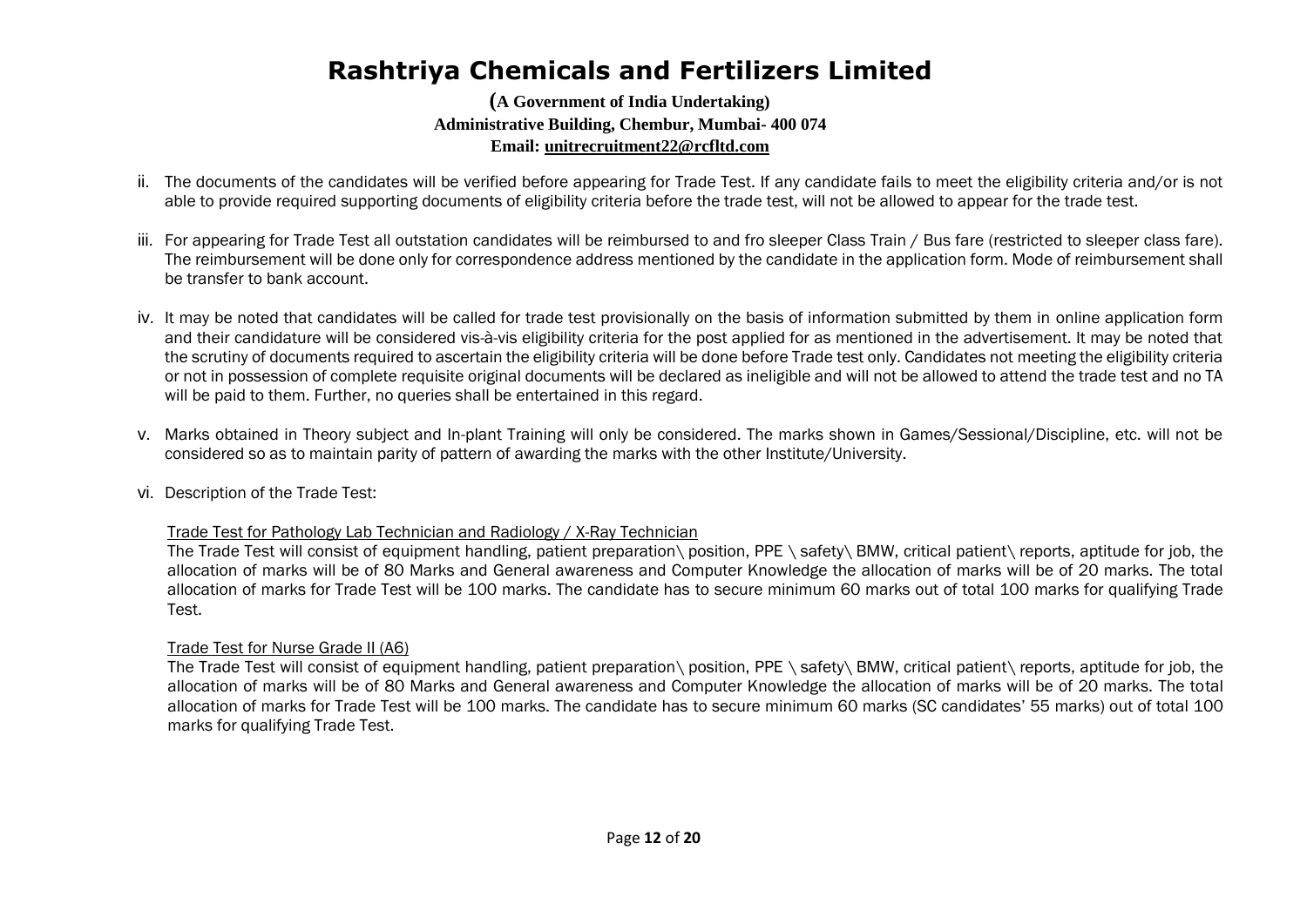**(A Government of India Undertaking) Administrative Building, Chembur, Mumbai- 400 074 Email: unitrecruitment22@rcfltd.com**

### X) FINAL SELECTION

i. Separate merit list will be drawn for UR/SC candidates with reference to the number of available vacancies for each category. Merit list of suitable candidates shall be prepared on the basis of performance in the online test. Trade test will be of qualifying nature which will be conducted after online test on a suitable earliest date.

In respect of Pathology Lab Technician and Radiology / X-Ray Technician, Nurse Grade II

| S. No. | Parameter                    | Weightage of marks obtained in each parameter                                     |
|--------|------------------------------|-----------------------------------------------------------------------------------|
|        | <b>Online Test</b>           | 100% (rounded off to 02 decimal places)                                           |
|        | Trade Test<br>for<br>workmen | It will of Qualifying nature (Suitable for the post /<br>Unsuitable for the post) |
| Total  |                              | 100%                                                                              |

- ii. In case of Pathology Lab. Technician and Radiology / X-ray Technician posts, if total marks (upto two decimals) secured by two or more candidates in online test are same, the following criteria will be made applicable to decide the merit of the candidates:
	- (a) Length of work experience.
	- (b) Highest percentage in SSC examination.
	- (b) Date of birth of the candidates will be considered for preparing merit list i.e. the candidate born earlier will be considered as senior in the merit list.
- iii. In case of Nurse Grade II posts, if total marks secured by (upto two decimals) two or more candidates in online test are same, the following criteria will be made applicable to decide the merit of the candidates:
	- (a) Length of work experience.
	- (b) Highest percentage in HSC examination.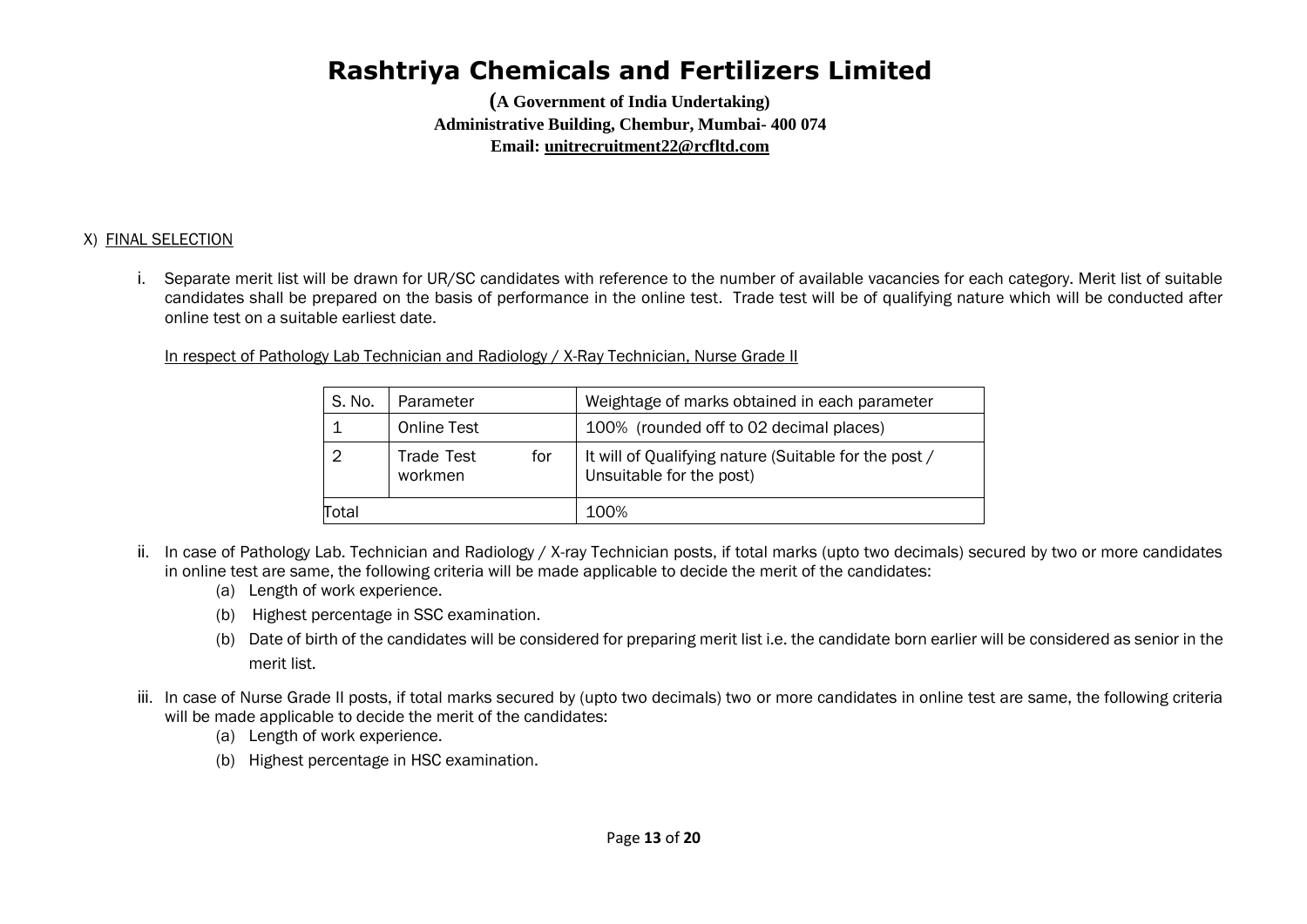### **(A Government of India Undertaking) Administrative Building, Chembur, Mumbai- 400 074 Email: unitrecruitment22@rcfltd.com**

- (c) Date of birth of the candidates will be considered for preparing merit list i.e. the candidate born earlier will be considered as senior in the merit list.
- iv. The documents of the candidates will be verified before appearing for Trade Test. If any candidate fails to meet the eligibility criteria and/or is not able to provide required supporting documents of eligibility criteria before the trade test, will not be allowed to appear for the trade test.
- v. Marks obtained in Theory subject and In-plant Training will only be considered. The marks shown in Games/Sessional/Discipline, etc. will not be considered so as to maintain parity of pattern of awarding the marks with the other Institute/University.

### vi. PRE-EMPLOYMENT MEDICAL EXAM

Desirous candidates seeking employment with RCF Ltd. need to be medically fit as per RCF Ltd pre-employment medical standards. If candidate referred for a medical examination does not mean final selection and selection will be subject to being declared as Medically Fit by RCF Ltd. designated Physician and subject to fulfilment of other eligibility criteria w.r.t Academic Qualification, Age, Valid Caste Certificate (as applicable), Income Certificate, Disability Certificate, Work experience, NOC, relieving letter from previous employer etc. as may be applicable.

General Medical Examination Comprises 1) Physical examination 2) Audiometry 3) Electrocardiogram 4) Vision tests, Eye test 5) Pathology investigation (Blood and Urine) 6) XRay Chest P.A. View 7) Lung Function Test 8) Height and Weight 9) Body Mass index, etc 10) And any other further medical examination recommended by RCF Medical Officer as per circumstance.

#### XI) HOW TO APPLY

### A. APPLICATION REGISTRATION

Candidates can apply online only from [www.rcfltd.com](http://www.rcfltd.com/) from 24.03.2022 at 8:00 am to 07.04.2022 at 5:00 pm No other mode of application will be accepted.

#### IMPORTANT POINTS TO BE NOTED BEFORE REGISTRATION

A. Guidelines for scanning

Before applying online, candidates should- scan their:

1. photograph (4.5cm × 3.5cm) signature (with black ink)

- 2. ensuring that the all these scanned documents adhere to the required specifications as given in Section "C" in this Advertisement.
- 3. Signature in CAPITAL LETTERS will NOT be accepted.

4. Keep the necessary details/documents ready to make Online Payment of the requisite application fee.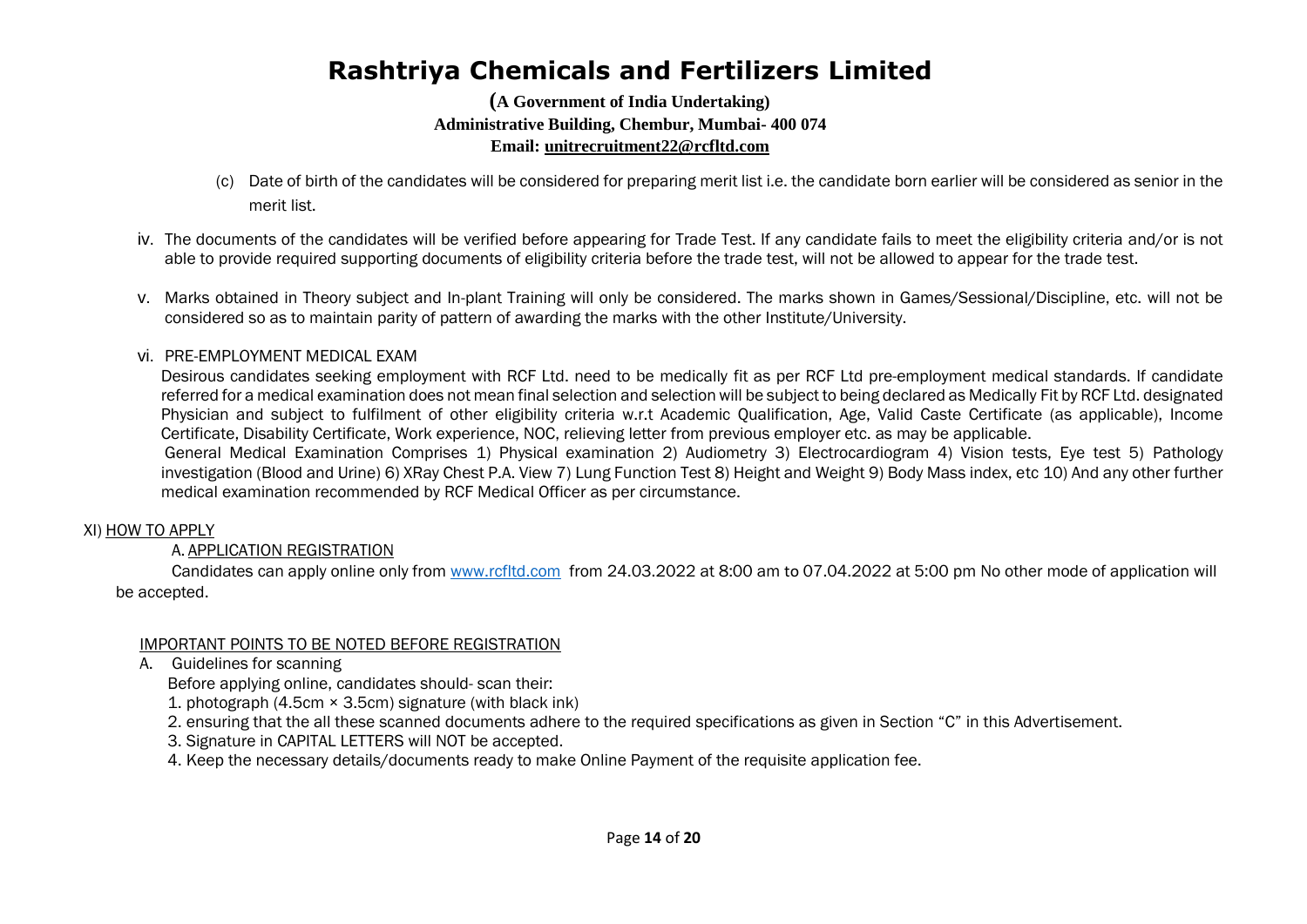### **(A Government of India Undertaking) Administrative Building, Chembur, Mumbai- 400 074 Email: unitrecruitment22@rcfltd.com**

5. Have a valid personal email ID and mobile no., which should be kept active till the completion of this Recruitment Process. RCF may send intimation to download call letters for the Trade Test etc. through the registered e-mail ID. In case a candidate does not have a valid personal email ID, candidate should create new e-mail ID and mobile no. before applying on-line and must maintain that email account and mobile number. 6. Candidates to go to the RCF website HR RECRUITMENT- click on the option "APPLY ONLINE" which will open a new screen.

- a. To register application, choose the tab "Click here for New Registration" and enter Name and Email-id. OTP will be sent to the Email ID mentioned in the registration details.
- b. Candidate has to select LOGIN tab and enter Registered Email ID as username and OTP as password. Candidate is thereafter required to fill Online Application Form.
- c. In case the candidate is unable to complete the application form in one go, candidate can save the data already entered by choosing "SAVE" Button prior to submission of the online application candidates are advised to use the "SAVE" Button facility to verify the details in the online application form and modify the same if required.
- d. Candidates are advised to carefully fill and verify the details filled in the online application themselves as no change will be possible/ entertained after clicking the SUBMIT BUTTON.
- e. The Name of the candidate or candidate's Father/ Mother etc. should be spelt correctly in the application as it appears in the Certificates/ Mark sheets/Identity proof. Any change/alteration found may disqualify the candidature.
- f. Validate your details and Save your application by clicking "Save" button.
- g. Candidates can proceed to upload Photo & Signature as per the specifications given in the Guidelines for Scanning and Upload of Photograph and Signature detailed under section "C".
- h. Candidates can proceed to fill other details of the Application Form.
- i. Modify details, if required, and click on 'SUBMIT' Button after verifying and ensuring that the photograph, signature uploaded and other details filled by you are correct.
- j. Click on 'Payment' Tab and proceed for payment.
- k. Click on 'Submit' button. l. In case if the applicant needs any assistance, the same can be raised by emailing on **unitrecruitment22@rcfltd.com**

### B. PAYMENT OF FEES - ONLINE MODE

- i) The application form is integrated with the payment gateway and the payment process can be completed by following the instructions.
- ii) The payment can be made through internet banking account or credit/ debit card.
- iii) After submitting your payment information in the online application form, PLEASE WAIT FOR THE INTIMATION FROM THE SERVER. DO NOT PRESS BACK OR REFRESH BUTTON IN ORDER TO AVOID DOUBLE CHARGE
- iv) On successful completion of the transaction, an e-Receipt will be generated.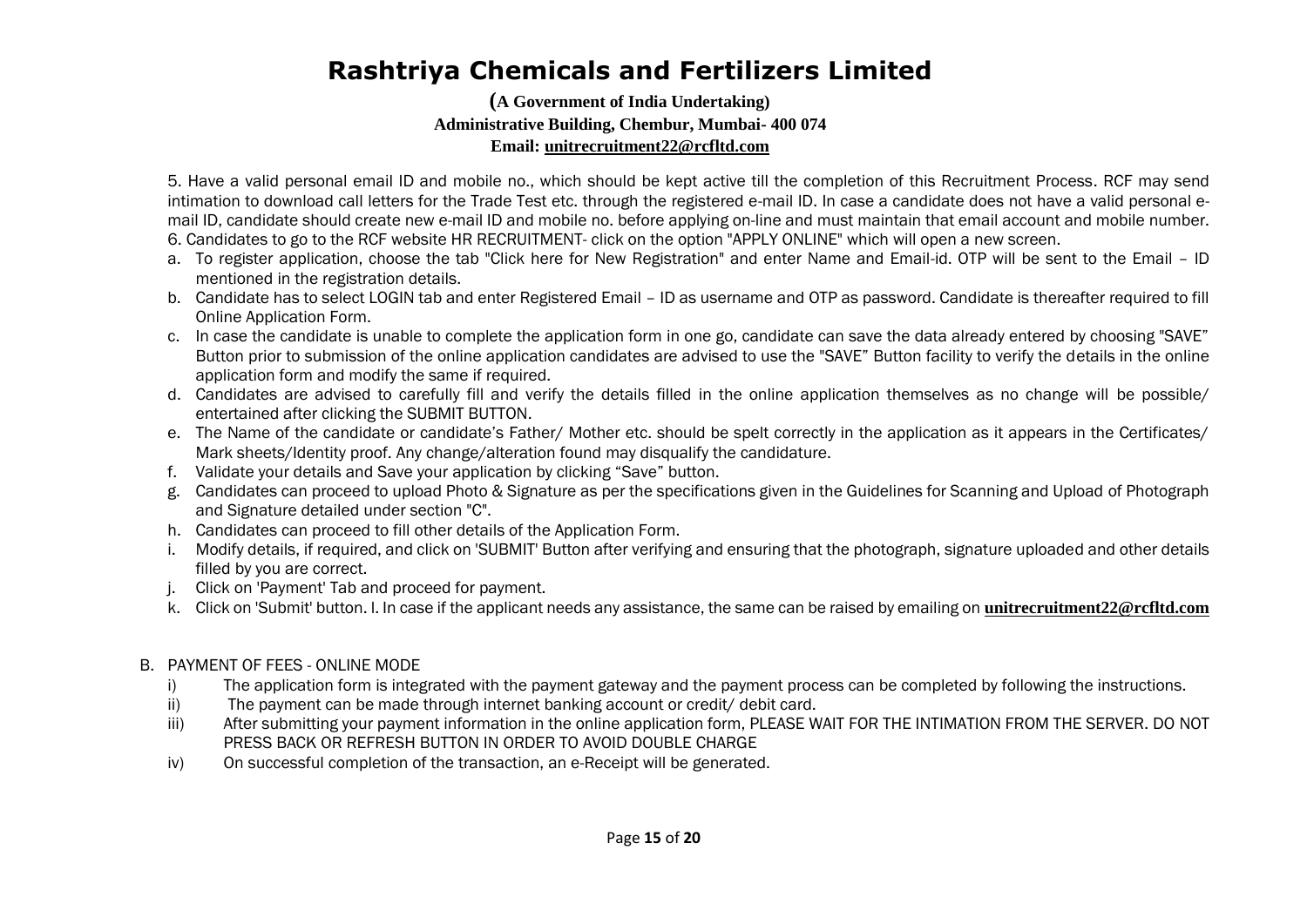### **(A Government of India Undertaking) Administrative Building, Chembur, Mumbai- 400 074 Email: unitrecruitment22@rcfltd.com**

- v) Non-generation of 'E-Receipt' indicates PAYMENT FAILURE. On failure of payment, Candidates are advised to login again using their Provisional Registration Number and Password and repeat the process of payment.
- vi) Candidates are required to take a printout of the e-Receipt and online Application Form containing fee details. Please note that if the same cannot be generated, online transaction may not have been successful.
- vii) For Credit Card users: All charges are listed in Indian Rupee. If you use a non-Indian credit card, your bank will convert to your local currency based on prevailing exchange rates.
- viii) To ensure the security of your data, please close the browser window once your transaction is completed.
- ix) There is facility to print application form containing fee details after payment of fees.

### C. GUIDELINES FOR SCANNING AND UPLOAD OF DOCUMENTS

Before applying online, a candidate will be required to have a scanned (digital) image of candidate's photograph and signature as per the specifications given below.

Photograph Image:

- i) Photograph must be a recent passport size colour picture.
- ii) Make sure that the picture is in colour, taken against a light-coloured, preferably white, background.
- iii) Look straight at the camera with a relaxed face
- iv) If the picture is taken on a sunny day, have the sun behind you, or place yourself in the shade, so that you are not squinting and there are no harsh shadows
- v) If you have to use flash, ensure there's no "red-eye"
- vi) If you wear glasses make sure that there are no reflections and your eyes can be clearly seen.
- vii) Caps, hats and dark glasses are not acceptable. Religious headwear is allowed but it must not cover your face.
- viii) Dimensions 200 x 230 pixels (preferred)
- ix) Size of file should be between 20kb–50 kb
- x) Ensure that the size of the scanned image is not more than 50kb. If the size of the file is more than 50 kb, then adjust the settings of the scanner such as the DPI resolution, no. of colours etc., during the process of scanning.
- xi) If the photo is not uploaded at the place of Photo, Admission for Trade Test will be rejected/denied. Candidate will be responsible for the same.
- xii) Candidate should also ensure that photo is uploaded at the place of photo and signature at the place of signature. If photo in place of photo and signature in place of signature is not uploaded properly, candidate will not be allowed to appear for the Trade Test.
- xiii) Candidate must ensure that Photo to be uploaded is of required size and the face should be clearly visible.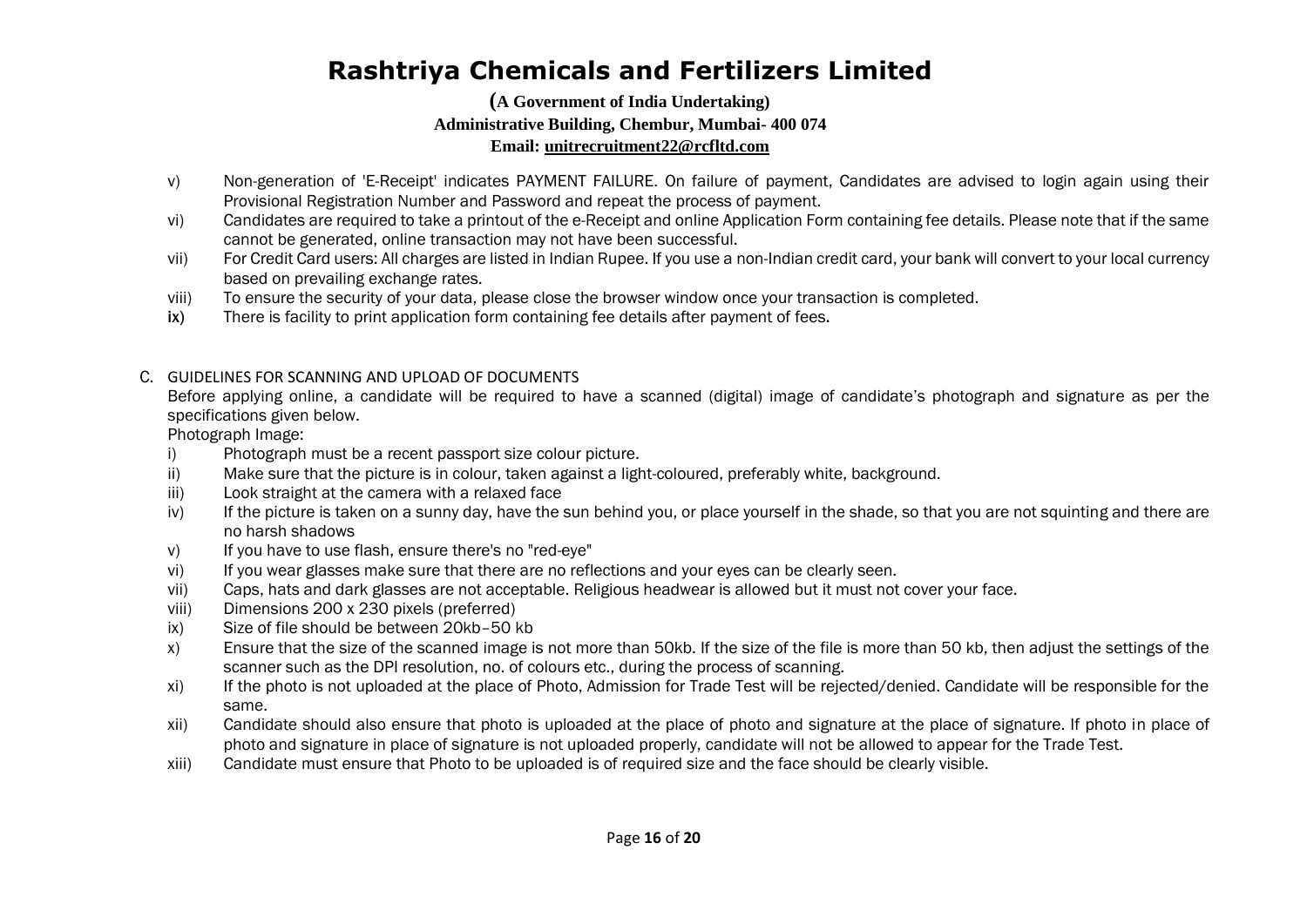**(A Government of India Undertaking) Administrative Building, Chembur, Mumbai- 400 074 Email: unitrecruitment22@rcfltd.com**

Signature Image

Size of file should be less than 20kb

#### XII) ACTION AGAINST CANDIDATES FOUND GUILTY OF MISCONDUCT/ USE OF UNFAIR MEANS

Candidates are advised in their own interest that they should not furnish any particulars that are false, tampered with or fabricated and should not suppress any material information while submitting online application. At the time of examination or in a subsequent selection procedure, if a candidate is (or has been) found guilty of –

(i) using unfair means or

(ii) impersonating or procuring impersonation by any person or

- (iii) misbehaving in the examination hall or disclosing, publishing, reproducing, transmitting, storing or facilitating transmission and storage of contents of the test(s) or any information therein in whole or part thereof in any form or by any means, verbal or written, electronically or mechanically for any purpose or
- (iv) resorting to any irregular or improper means in connection with his/ her candidature or

(v) obtaining support for his/ her candidature by unfair means, or

(vi) carrying mobile phones or similar electronic devices of communication in the examination hall, such a candidate may, in addition to rendering himself/ herself liable to criminal prosecution, be liable:

(a) to be disqualified from the examination for which he/ she is a candidate

(b) to be debarred either permanently or for a specified period from any examination conducted by RCF

(c) for termination of service, if he/ she has already joined RCF.

### XIII) GENERAL INSTRUCTIONS:

- a. Candidates are advised to go through the advertisement carefully and ascertain their eligibility before submitting their applications.
- b. While applying the candidates should mention their full name as it appears on the matriculation school certificate. Certificate issued by a Board of Secondary Education for passing Matriculation shall be the only acceptable document in support of proof of age.
- c. No claim of possession of a qualification equivalent to a prescribed qualification shall be entertained. Candidates possessing qualification as prescribed in the advertisement only should apply.
- d. Minimum percentage of marks in the minimum educational qualification as indicated above shall be aggregate of last two semesters/ final year to be considered, irrespective of the weightage given to any particular semester/year by the Institute/University.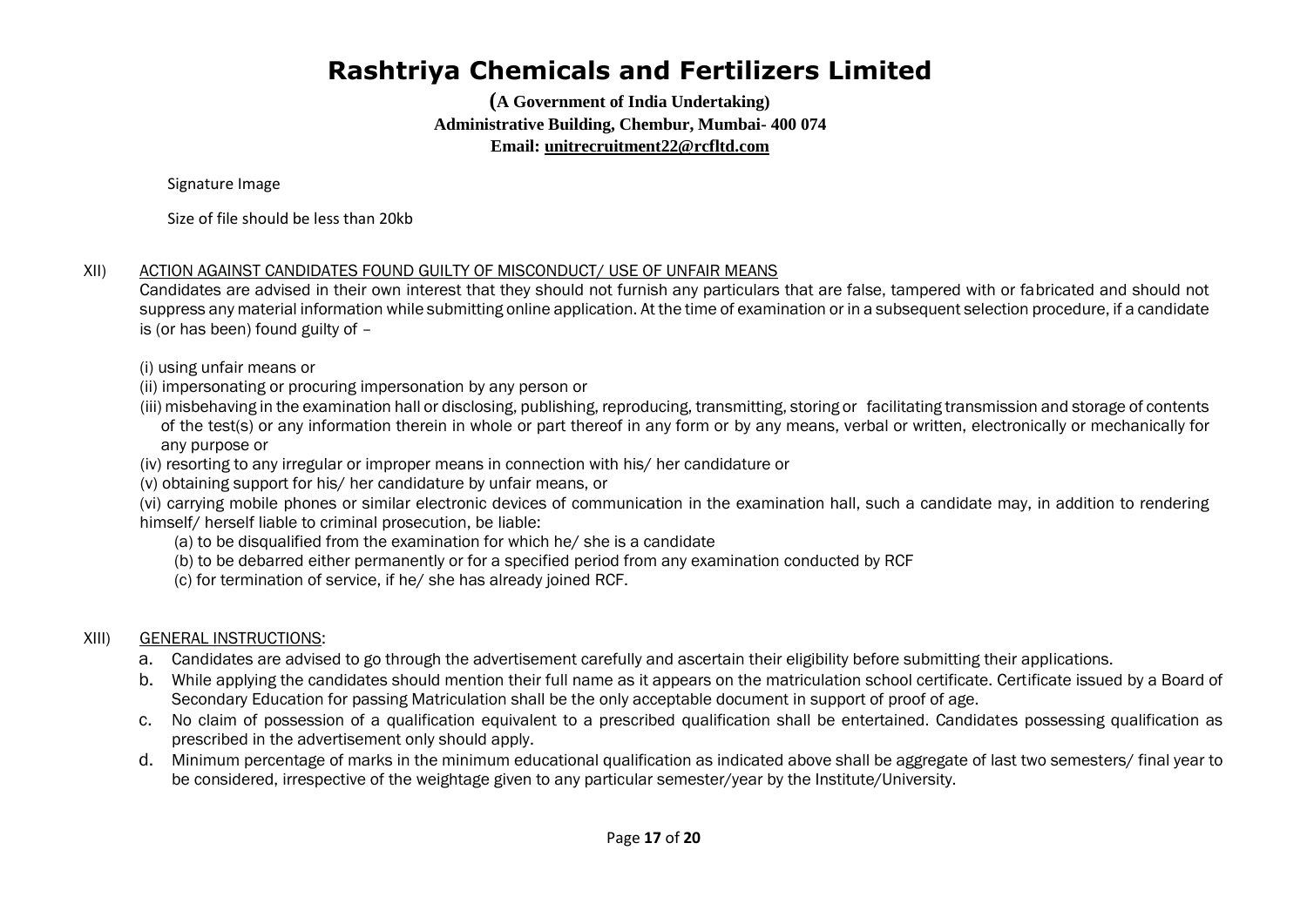- e. Wherever CGPA/OGPA/SGPA or letter grade in a degree is awarded; equivalent percentage of marks should be indicated in the application form as per norms adopted by the University/Institute. Where no norms have been specified, the CGPA/OGPA/SGPA will be presumed to have been provided on a 10 points scale. Candidates having CGPA/OGPA/SGPA or letter grade in a degree, however, will invariably have to produce a copy of these conversion norms/no norms with respect to candidates University/Institute at the time of Trade Test.
- f. Candidates possessing Degree/Diploma not mentioning the area of specialization will have to produce certificate of specialization in the relevant field in qualifying subject, from its University/Institute failing which he/she may not be allowed to attend the Trade Test. It may be noted that it shall be responsibility of the candidate to verify and substantiate his claim of having requisite specialization in the advertised qualifying subject and no queries/correspondence shall be entertained in this regard at the time of Trade Test.
- g. The Candidates having Diploma / Degree in the required discipline only, The name of the discipline advertised must be in the qualifying educational certificate acquired by the candidate.
- h. Candidates possessing higher qualification than the prescribed qualification in the advertisement will not be given any consequential benefits for their higher qualification in later stage of service period.
- i. Knowledge of local language is desirable.
- j. Candidates employed in Central/State Government/Quasi-Government/Public Sector Undertakings/Autonomous Bodies shall either forward their application through Proper Channel (printout of duly filled-in online application) or shall produce No Objection Certificate (NOC) from their present employer the time of Trade Test failing which his/her/their candidature will not be considered and he/she/they will not be allowed to appear in the Trade Test.
- k. The age limit and minimum educational qualification are the minimum criteria and mere possession of the same by the candidate does not entitle him/her for participating in the selection process. RCF's decision regarding eligibility & shortlisting of applications shall be final & binding and no queries or correspondence shall be entertained in this regard.
- l. Details once submitted in the online application form will be final and request for any change including change in correspondence address/email address/mobile number/ category/ post applied for/city for online test Center will not be entertained.
- m. Candidates should possess a valid email ID. Candidates are advised to keep the email ID (to be entered compulsorily in the online application form) active for at least one year. No change in the email ID will be allowed once submitted. All information/communication regarding participating in the selection process shall be provided through email to the candidates, found apparently eligible, based on the online application data. Responsibilities of receiving and downloading of information/communications, etc. will be of the candidate. RCF Ltd will not be responsible for any loss of email sent, due to invalid/wrong email ID provided by the candidate and no correspondence in this regard will be entertained.
- n. The candidature of all applicants would be provisional and subject to subsequent verification of certificates/testimonials etc.
- o. The names of candidates called for online test/ Trade Test will be displayed on www.rcfltd.com under head "HR->RECRUITMENT". Candidates are advised to visit the website regularly for the latest information in this regard. Only short listed candidates who are prima facie found eligible based on the information submitted in their online application will be called for participating in the selection process and will be intimated through electronic mode for the online test/ Trade Test and RCF will not be responsible for any delay or non-delivery of such intimation.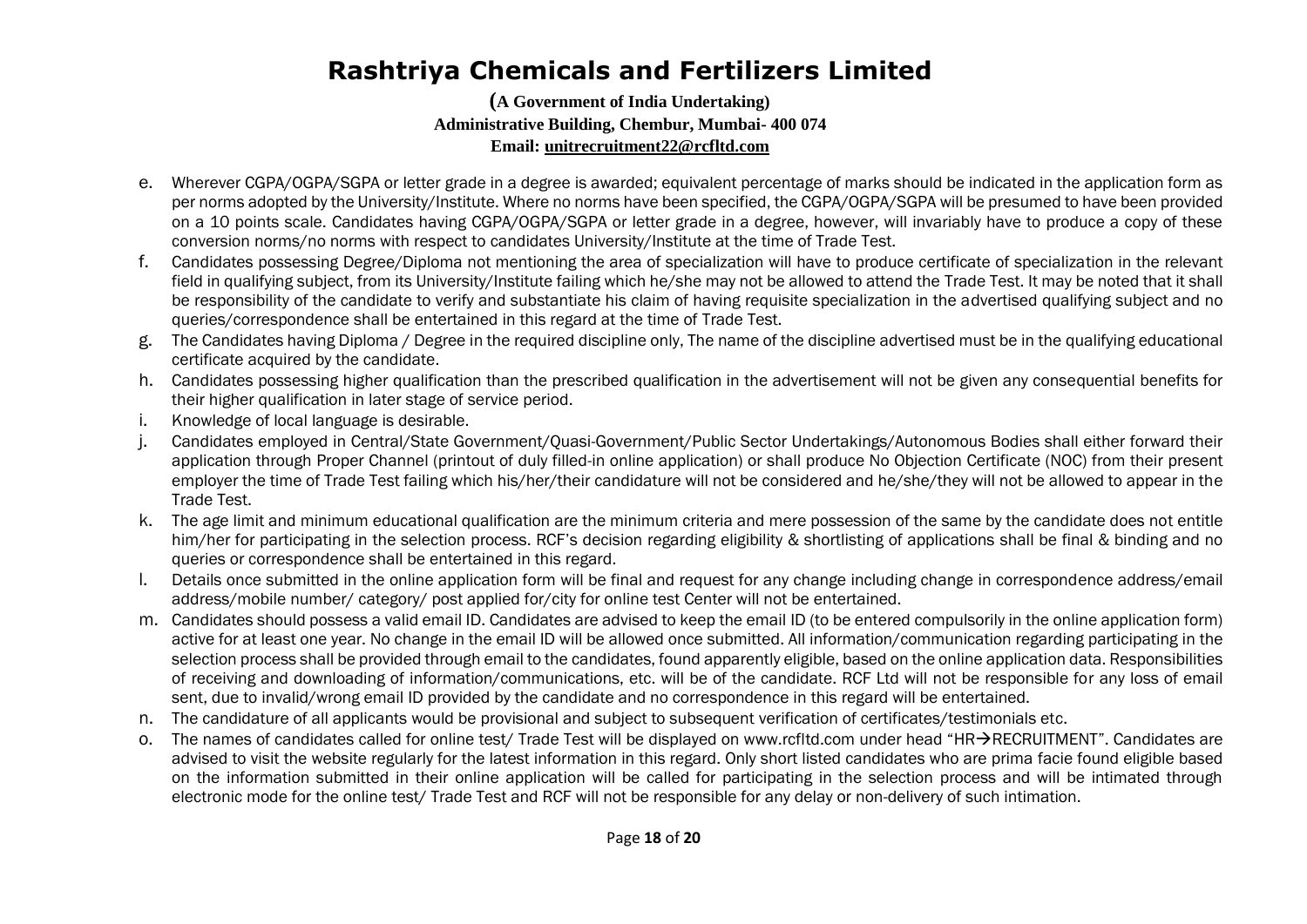- p. In case the applicant does not receive any communication within 90 days from the date of publication of this advertisement, it may be presumed that he/she has not been short listed for the selection process. Accordingly, candidates are advised to regularly visit "HR $\rightarrow$ RECRUITMENT" head on our website - www.rcfltd.com for the updated information on the selection process.
- Mere admission to the selection process does not imply that Company (RCF Ltd) is satisfied about candidate's eligibility. The candidates should ensure that the details mentioned in the application form are correct and are in conformity with the eligibility criteria for the post applied for, as mentioned in the advertisement. In case it is detected that a candidate does not fulfil any of the advertised eligibility criteria or has given false declaration or suppressed any material fact or information having any bearing on his candidature, he/she shall render himself/herself ineligible for consideration at any stage of selection and for termination at any time during employment, if recruited.
- r. Further, RCF Ltd reserves the right to cancel/restrict/enlarge/modify the recruitment/selection process of advertised posts without any further notice or assigning any reasons whatsoever, if need so arises.
- s. Any corrigendum/addendum/errata in respect of this advertisement shall be displayed only on RCF Ltd "s website www.rcfltd.com under the head "HR $\rightarrow$ RECRUITMENT". No further press advertisement will be issued. Hence prospective applicants are advised to visit RCF Ltd website regularly for latest update with regard to this advertisement.
- t. In case of any dispute arising about admissibility of any particular qualification the decision of RCF Management shall be final and binding on the applicants.
- u. Court of jurisdiction for any dispute pertaining to any issue arising out of this recruitment process will be at Mumbai only to the exclusion of all other Courts.
- v. In case of any ambiguity/dispute arises on account of interpretation in versions other than English language advertised in Newspaper/Employment News/Website, English version available on the website www.rcfltd.com will prevail.
- w. Candidates should retain their copy of Pay in e-receipt and Registration Slip as they can be asked to produce it for future reference.
- x. The possibility of occurrence of some problem in the administration of the examination cannot be ruled out completely which may impact test delivery and/or result from being generated. In that event, every effort will be made to rectify such problem, which may include movement of candidates, delay in test. Conduct of a re-exam is at the absolute discretion of test conducting body. Candidates will not have any claim for a retest. Candidates not willing to move or not willing to participate in the delayed process of test delivery shall be summarily rejected from the process.
- y. Decision of RCF in all matters relating to recruitment will be final and binding on the candidate. No correspondence or personal enquiries shall be entertained by the RCF in this behalf.
- z. Instances for providing incorrect information and/or process violation by a candidate detected at any stage of the selection process will lead of disqualification of the candidate from the selection process and he/she will not be allowed to appear in any RCF recruitment process in the future. If such instances go undetected during the current selection process but are detected subsequently, such disqualification will take place with retrospective affect.
- aa. Canvassing in any form at any stage shall be considered a disqualification for employment in the Company.
- bb. For any queries related to the Online form, please email us on unitrecruitment22@rcfltd.com